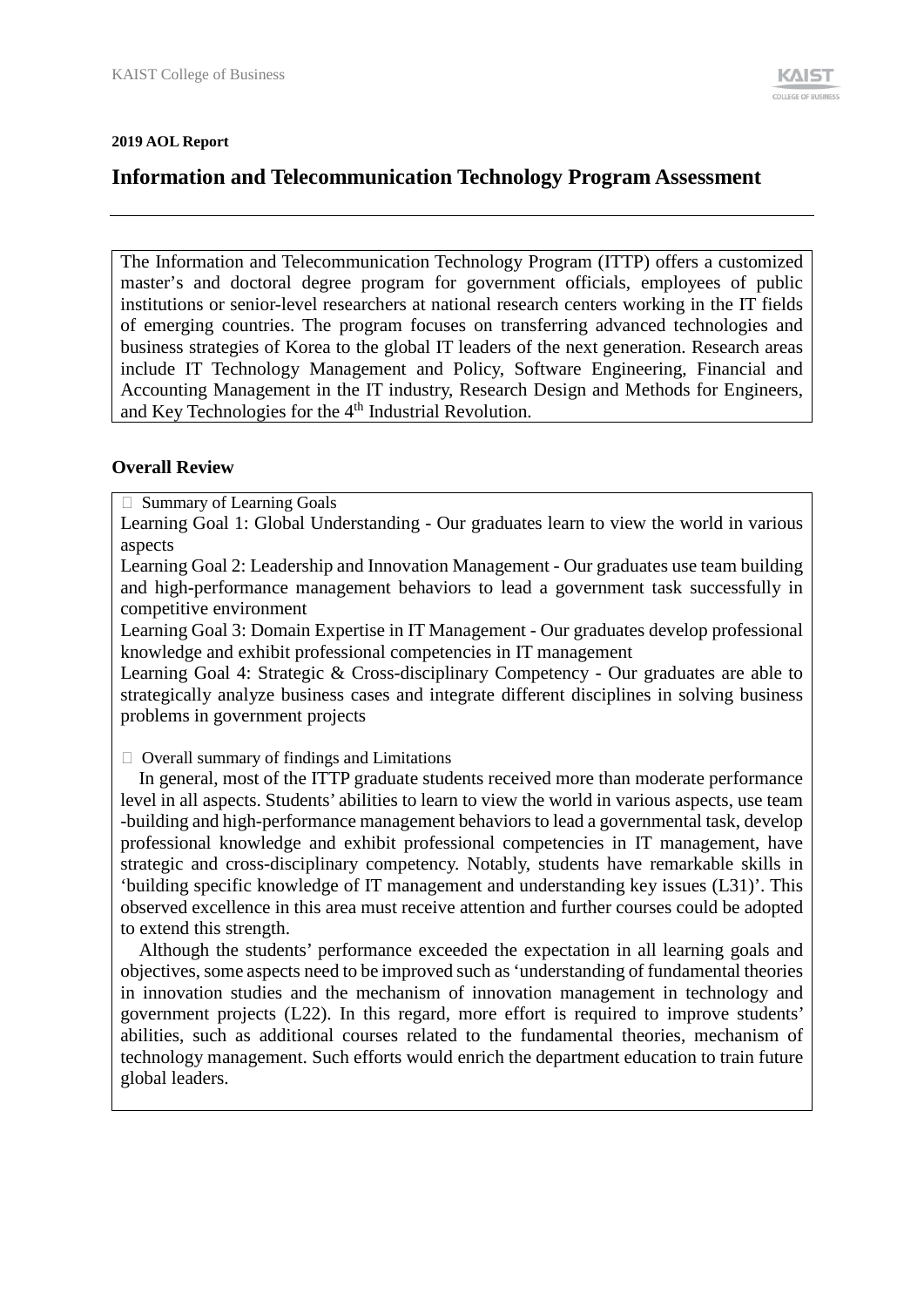- Total number of courses: 25 (Spring: 6, Fall: 8, Spring-Fall: 11)
- Total number of graduates: 10
- Total number of enrollment:
	- Spring 26 (Master: 13 & Ph.D: 13)
	- Fall 45 (Master: 25 & Ph.D: 20)
- Sample: more than 7 (Necessary sample: 15% of graduates = 1.5)
- Assessment courses

|                 | L11 | ITP 620. Introduction to IT Technology Management |  |  |
|-----------------|-----|---------------------------------------------------|--|--|
| Learning Goal 1 |     | /Policy in Korea                                  |  |  |
|                 | L12 | ITP 500 Korean conversation                       |  |  |
|                 | L21 | ITP 751 Internet Business and Management          |  |  |
| Learning Goal 2 | L22 | ITP 751 Internet Business and Management          |  |  |
|                 | L31 | ITP 755 Digital Convergence Strategy              |  |  |
| Learning Goal 3 | L32 | ITP 755 Digital Convergence Strategy              |  |  |
|                 | L41 | ITP 752 Financial and Accounting Management in IT |  |  |
| Learning Goal 4 |     | Industry                                          |  |  |
|                 | L42 | ITP 752 Financial and Accounting Management in IT |  |  |
|                 |     | Industry                                          |  |  |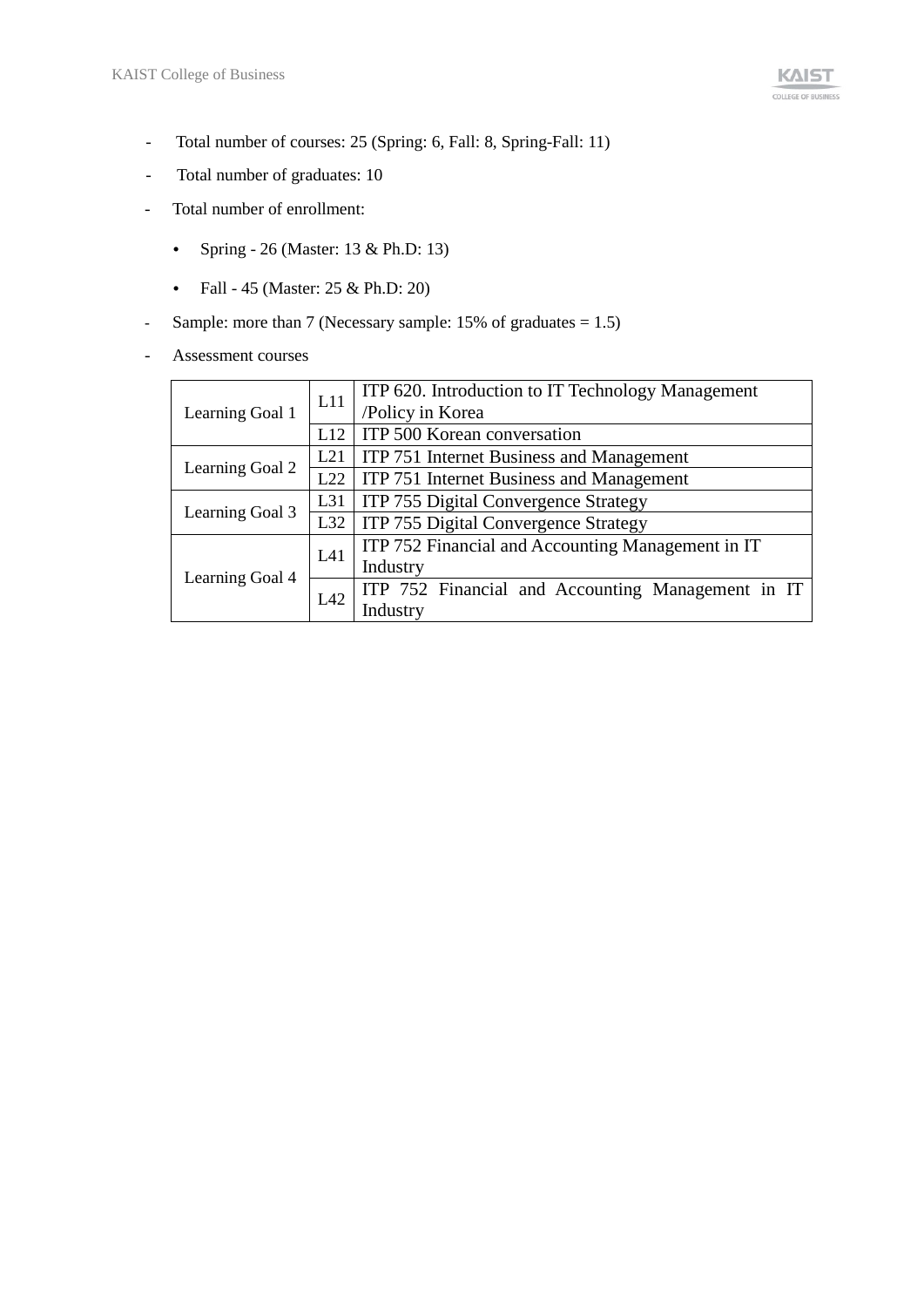## **Overview of Assessment**

| <b>Information and Telecommunication Technology Program Assessment:</b>                                                                                                        |                                                            |                              |  |  |  |  |
|--------------------------------------------------------------------------------------------------------------------------------------------------------------------------------|------------------------------------------------------------|------------------------------|--|--|--|--|
| <b>Learning Goal 1</b>                                                                                                                                                         |                                                            |                              |  |  |  |  |
| Learning Goal 1 Global Understanding                                                                                                                                           |                                                            |                              |  |  |  |  |
|                                                                                                                                                                                | - Our graduates learn to view the world in various aspects |                              |  |  |  |  |
| <b>Learning Objective</b>                                                                                                                                                      | <b>Sample</b>                                              | <b>Methods</b>               |  |  |  |  |
| L11) Our graduates<br>understand global<br>business issues and relate<br>current and potential<br>upcoming issues to<br>emerging technology<br>development in their<br>country | Students enrolled in<br>ITP $620(N=20)$                    | <b>Project Evaluation</b>    |  |  |  |  |
| L12) Our graduates have<br>multi-cultural<br>understanding to make<br>new global relations and<br>actively cooperate with<br>various people from all<br>over the world         | Students enrolled in<br>ITP 500 $(N=23)$                   | <b>Assignment Evaluation</b> |  |  |  |  |
|                                                                                                                                                                                | <b>Findings</b>                                            |                              |  |  |  |  |

Professor in charge evaluates students' performances in term project and assignments \* 1 (Fails to Meet Expectations) 2 (Meets Expectations) 3 (Exceeds Expectations)

## **Learning Goal 1 – Objective 1 (L11)**

The overall mean for L11 is 2.74. All students (20/20) who enrolled the course meet expectations for L11 (No points lower than 2 for all traits in L11). The results imply that ITTP graduate students can understand global business issues and relate current and potential upcoming issues to emerging technology development in their country. The highest average score was 3.00 for 'Ability to understand global issues (Trait1)'. However, 'Ability to apply analysis to global business situation (Trait3)' was the lowest score, 2.20. It shows that students need to improve skills for application of analysis to global business, valid conclusions and good recommendations given.

## **Learning Goal 1 – Objective 2 (L12)**

The overall mean for L12 is 2.59, implying that ITTP graduate students have sufficient ability in understanding multi-cultural relations and cooperating with people from other cultural backgrounds. For all criteria, around 69.5% (16/23) of students exceeded the expectations. However, around 13.6% of students failed to meet expectations. Similar to the L11, individualized caring especially for moderately active students can improve the overall ITTP students' multicultural cooperativeness.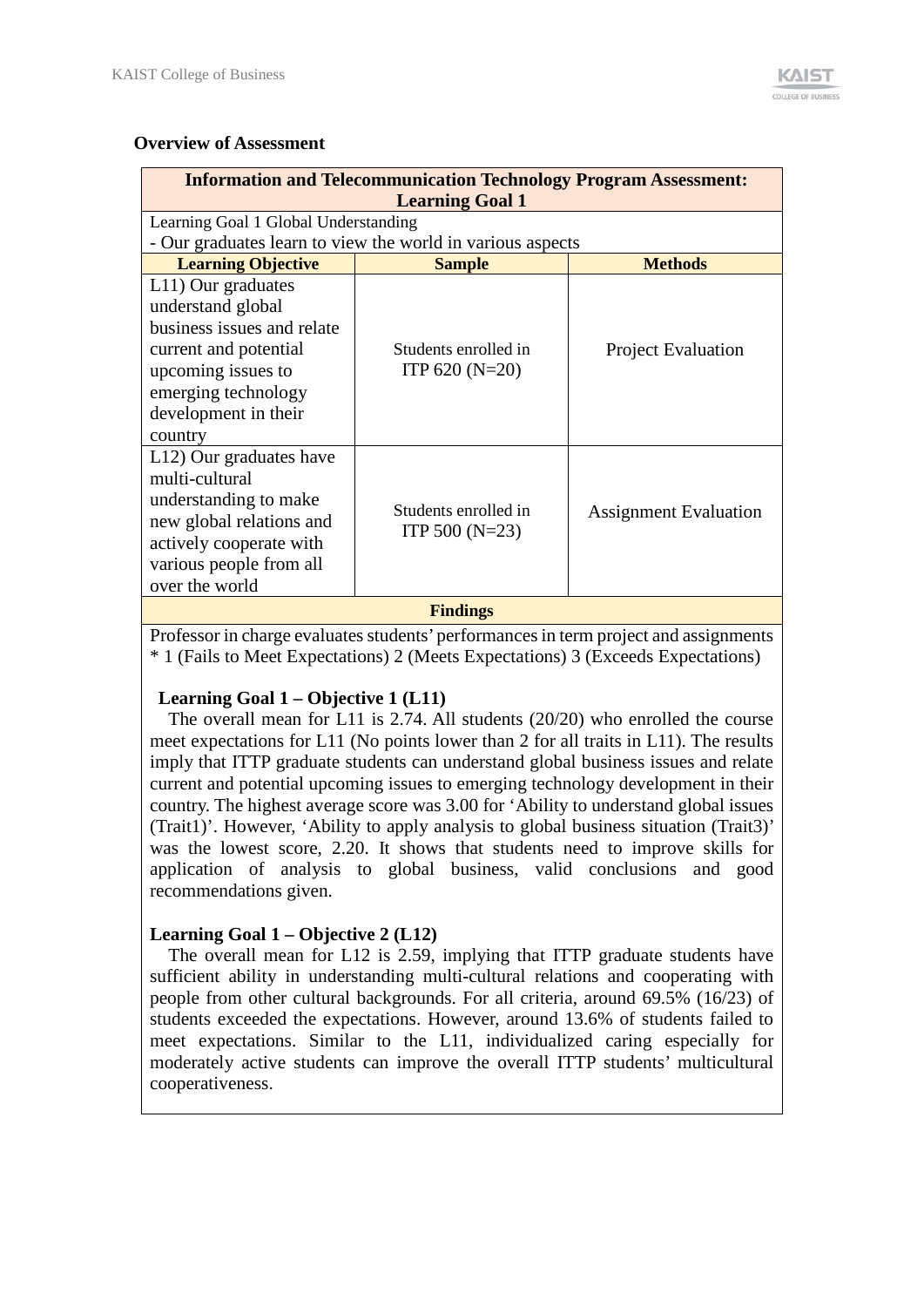| <b>Information and Telecommunication Technology Program Assessment:</b><br><b>Learning Goal 2</b> |                                                                                |                                |  |  |  |  |  |
|---------------------------------------------------------------------------------------------------|--------------------------------------------------------------------------------|--------------------------------|--|--|--|--|--|
|                                                                                                   | Learning Goal 2 Leadership and Innovation Management                           |                                |  |  |  |  |  |
|                                                                                                   | - Our graduates use team building and high-performance management behaviors to |                                |  |  |  |  |  |
|                                                                                                   | lead a government task successfully in competitive environment                 |                                |  |  |  |  |  |
| <b>Learning Objective</b>                                                                         | <b>Sample</b>                                                                  | <b>Methods</b>                 |  |  |  |  |  |
| L <sub>21</sub> ) Our graduates have                                                              |                                                                                |                                |  |  |  |  |  |
| high-performance                                                                                  |                                                                                |                                |  |  |  |  |  |
| leadership skill for                                                                              |                                                                                |                                |  |  |  |  |  |
| effectively managing                                                                              |                                                                                | <b>Team Project Evaluation</b> |  |  |  |  |  |
| members in their                                                                                  |                                                                                |                                |  |  |  |  |  |
| government to deal with                                                                           |                                                                                |                                |  |  |  |  |  |
| organizational challenges                                                                         | Students enrolled in                                                           |                                |  |  |  |  |  |
| L22) Our graduates have                                                                           |                                                                                |                                |  |  |  |  |  |
| thorough understanding                                                                            | ITP 751 $(N=6)$                                                                |                                |  |  |  |  |  |
| of fundamental theories in                                                                        |                                                                                |                                |  |  |  |  |  |
| innovation studies and are                                                                        |                                                                                | <b>Assignment Evaluation</b>   |  |  |  |  |  |
| able to understand the                                                                            |                                                                                |                                |  |  |  |  |  |
| mechanism of innovation                                                                           |                                                                                |                                |  |  |  |  |  |
| management in                                                                                     |                                                                                |                                |  |  |  |  |  |
| technology and                                                                                    |                                                                                |                                |  |  |  |  |  |
| government projects                                                                               |                                                                                |                                |  |  |  |  |  |
|                                                                                                   | <b>Findings</b>                                                                |                                |  |  |  |  |  |

Professor in charge evaluates students' performances in team project and assignments

\* 1 (Fails to Meet Expectations) 2 (Meets Expectations) 3 (Exceeds Expectations)

## **Learning Goal 2 – Objective 1 (L21)**

The overall mean for L21 is 2.47. All students (6/6) meet expectations for L21. (No points lower than 2 for all traits in L21), suggesting that ITTP students possess excellent leadership skills for organizational challenges. Students received a high score of 2.83 at 'Interpersonal skill (Trait 2)', 2.67 at 'Confidence (Trait 1)'. The results state that they use both verbal and nonverbal skills for effective communication and influence their audiences well. However, they received the lowest score of 2.17 at 'Conflict Management and Problem Solving (Trait 3) and 'Multitasking (Trait 5)'. This result shows that they can deal with the conflict with the moderate level but have room to improve to handle the conflicts smoothly which also satisfies everyone.

## **Learning Goal 2 – Objective 2 (L22)**

 The overall mean for L22 is 2.29. All students (6/6) meet expectations for L22. (No points lower than 2 for all traits in L22), showing that the ITTP students' performance level on understanding fundamental theories in innovation studies and related government projects is slightly above the moderate level. They received the highest score of 2.50 in 'Understanding of Theories (Trait 1)'. Although the scores show that students' skill meets expectation, comparably a larger room to enhance the ability to use 'Proper appropriate research tools (Trait 3)', and 'Knowledge level of current events in one's own research area (Trait 4)'. Both traits were 2.17.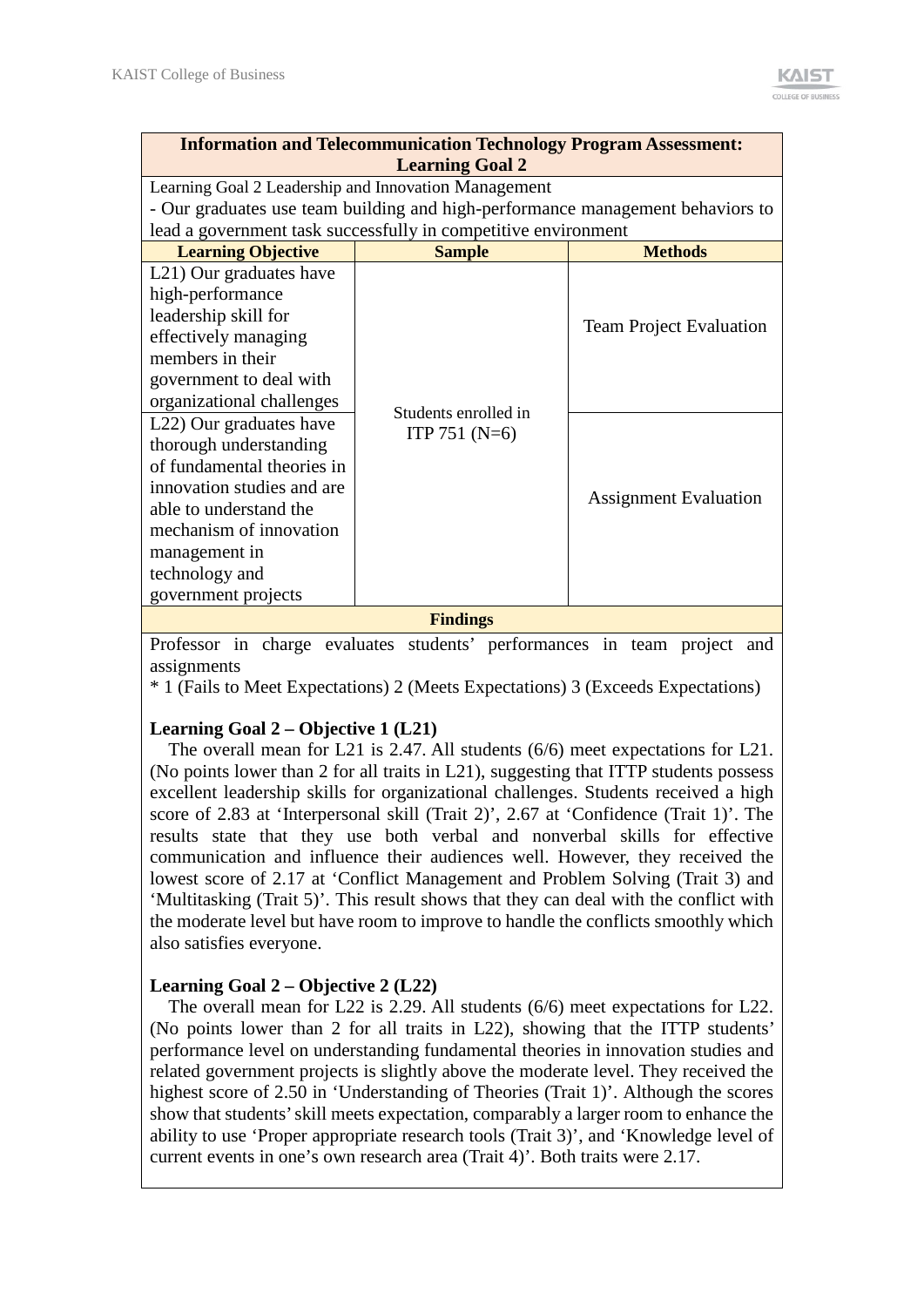| <b>Information and Telecommunication Technology Program Assessment:</b> |                                                   |  |  |  |                               |  |  |
|-------------------------------------------------------------------------|---------------------------------------------------|--|--|--|-------------------------------|--|--|
| <b>Learning Goal 3</b>                                                  |                                                   |  |  |  |                               |  |  |
|                                                                         | Learning Goal 3 Domain Expertise in IT Management |  |  |  |                               |  |  |
| - Our graduates develop professional knowledge and exhibit professional |                                                   |  |  |  |                               |  |  |
| competencies in IT management                                           |                                                   |  |  |  |                               |  |  |
| <b>Learning Objective</b>                                               | <b>Sample</b>                                     |  |  |  | <b>Methods</b>                |  |  |
| L31) Our graduates build                                                |                                                   |  |  |  |                               |  |  |
| specific knowledge of IT                                                |                                                   |  |  |  |                               |  |  |
| <b>Test Evaluation</b><br>management and                                |                                                   |  |  |  |                               |  |  |
| understand key issues                                                   | Students enrolled in                              |  |  |  |                               |  |  |
| L32) Our graduates apply                                                | ITP 755 $(N=5)$                                   |  |  |  |                               |  |  |
| domain expertise to                                                     |                                                   |  |  |  |                               |  |  |
| various business problems                                               |                                                   |  |  |  | <b>Assignments Evaluation</b> |  |  |
| in IT management                                                        |                                                   |  |  |  |                               |  |  |
|                                                                         | <b>Findings</b>                                   |  |  |  |                               |  |  |

Professor in charge evaluates students' performance in test and assignments \* 1 (Fails to Meet Expectations) 2 (Meets Expectations) 3 (Exceeds Expectations)

#### **Learning Goal 3 – Objective 1 (L31)**

 The overall mean for L31 is 2.80. All students (5/5) meet expectations for L31. (No points lower than 2 for all traits in L31). Specifically, all students (5/5) scored 3.0 for 'Knowledge on IT Industries (Trait 1)' and average score for 'Understanding of the Key Issues of IT Business Environment (Trait 2)' was 2.6. The results signal that the students absorb the knowledge regarding the IT industry well. This shows that the ITTP graduate students' performance level in knowledge of IT management exceeded expectations.

## **Learning Goal 3 – Objective 2 (L32)**

The overall mean for L32 is 2.50. All students (5/5) meet expectations for L32. (No points lower than 2 for all traits in L32), which implies that the ITTP graduate students have a moderately good level of skills in applying domain expertise to various business problems in IT management. In specific, they scored 2.60 at 'Application of IT Industry Knowledge to Specific Problems (Trait 1)' and 2.40 at 'Solution Recommendation Using Structured Approach (Trait 2)'. The results show that they showed superior performance in applying knowledge to the problems but relatively have room to improve in making creative solutions for the problems. Additionally, further education for data analysis and modeling would help to improve the skills of making solutions.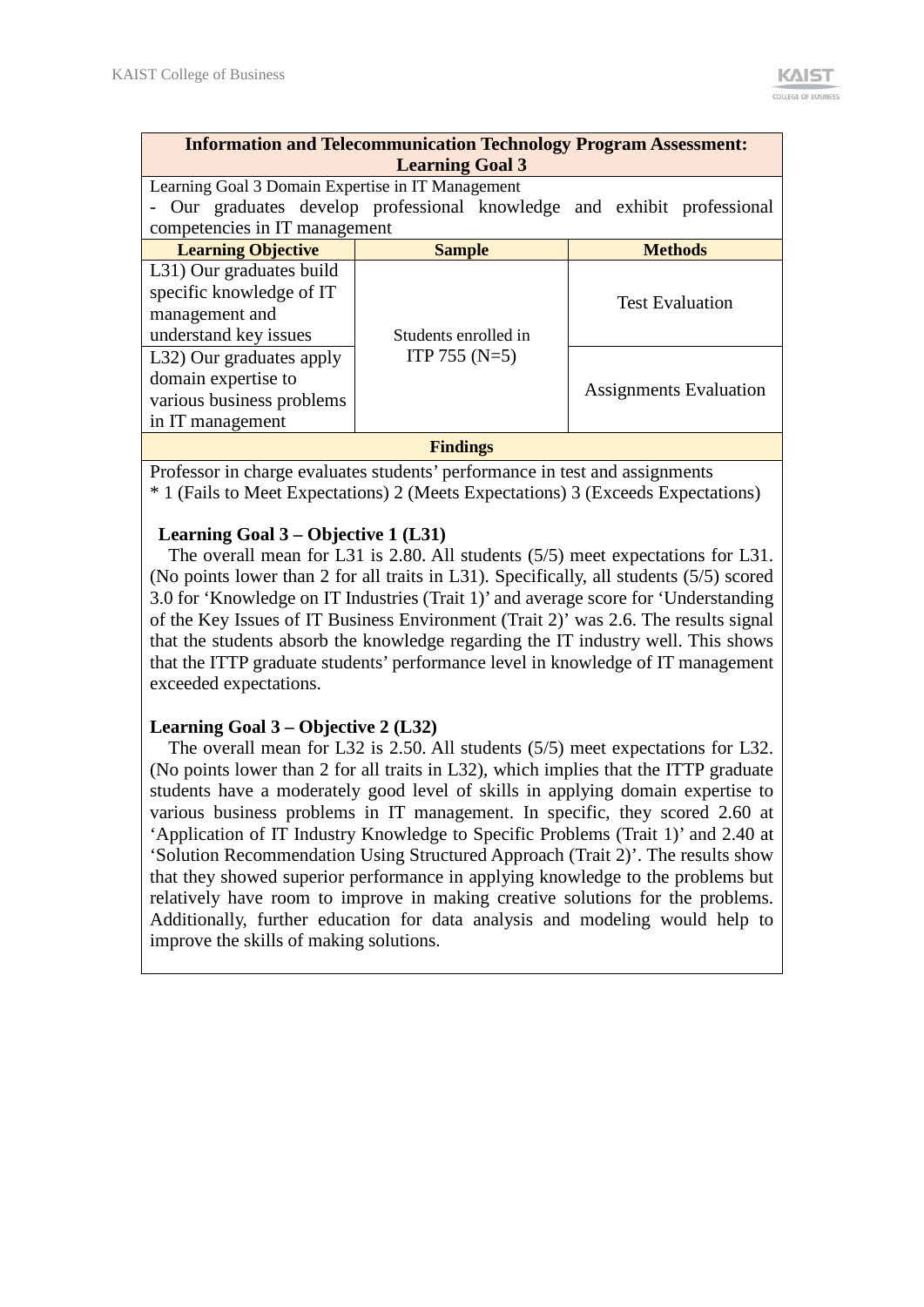## **AOL Report Information and Telecommunication Technology Program Assessment: Learning Goal 4**

Learning Goal 4 Strategic & Cross-disciplinary Competency - Our graduates are able to strategically analyze business cases and integrate different disciplines in solving business problems in government projects

| <b>Learning Objective</b>                                                                                                                                 | <b>Sample</b>                           | <b>Methods</b>                |  |  |  |
|-----------------------------------------------------------------------------------------------------------------------------------------------------------|-----------------------------------------|-------------------------------|--|--|--|
| L41) Our graduates use<br>appropriate analytical<br>techniques to solve<br>business problems and<br>demonstrate the ability of<br>sound business judgment | Students enrolled in<br>ITP 752 $(N=8)$ | <b>Assignments Evaluation</b> |  |  |  |
| L42) Our graduates<br>synthesize different<br>discipline areas                                                                                            |                                         | <b>Assignments Evaluation</b> |  |  |  |
| <b>Findings</b>                                                                                                                                           |                                         |                               |  |  |  |

Professor in charge evaluates students' performance in assignments

\* 1 (Fails to Meet Expectations) 2 (Meets Expectations) 3 (Exceeds Expectations)

## **Learning Goal 4 – Objective 1 (L41)**

The overall mean for L41 is 2.63. All students (8/8) meet expectations for L41. (No points lower than 2 for all traits in L41). The result implies that students use analytical techniques to solve business problems well. Specifically, they scored 2.88 at 'Logical Analysis (Trait 6)', 87.5% (7/8) of students exceed expectations. The average score at 'Detecting Problems (Trait 1)', 'Factual Knowledge (Trait 2)' were also high, 2.75. The results showed that the most of the students' performances exceeded in identifying problems, appropriate applying analysis tools, concepts and technique, and have logically well-organized flow. However, they scored 2.25 in 'Advanced Analytical Techniques (Trait 5)', only 33.3% (2/8) of students exceed expectations. This result states that the students have room to be improved in the aspect of advanced analytical techniques using data.

## **Learning Goal 4 – Objective 2 (L42)**

The overall mean for L42 is 2.71. All students (8/8) meet expectations for L42. (No points lower than 2 for all traits in L42). It shows that ITTP graduate students' performance is outstanding in synthesizing different discipline areas. They scored 2.88 in 'Management with basic principles (Trait 2)' and 2.75 in 'Ability to see from multiple perspectives (Trait 1)', 'Knowledge on disciplines (Trait 3)',' Intellectual ability (Trait 4)', 'Awareness of inter-relationship (Trait 6)'.All students were well trained in understanding multi-disciplinary issues. Such results recommend that the department is allowed to elevate the expectations for the students' skills or learning so that more advanced curriculums could be designed for higher performances.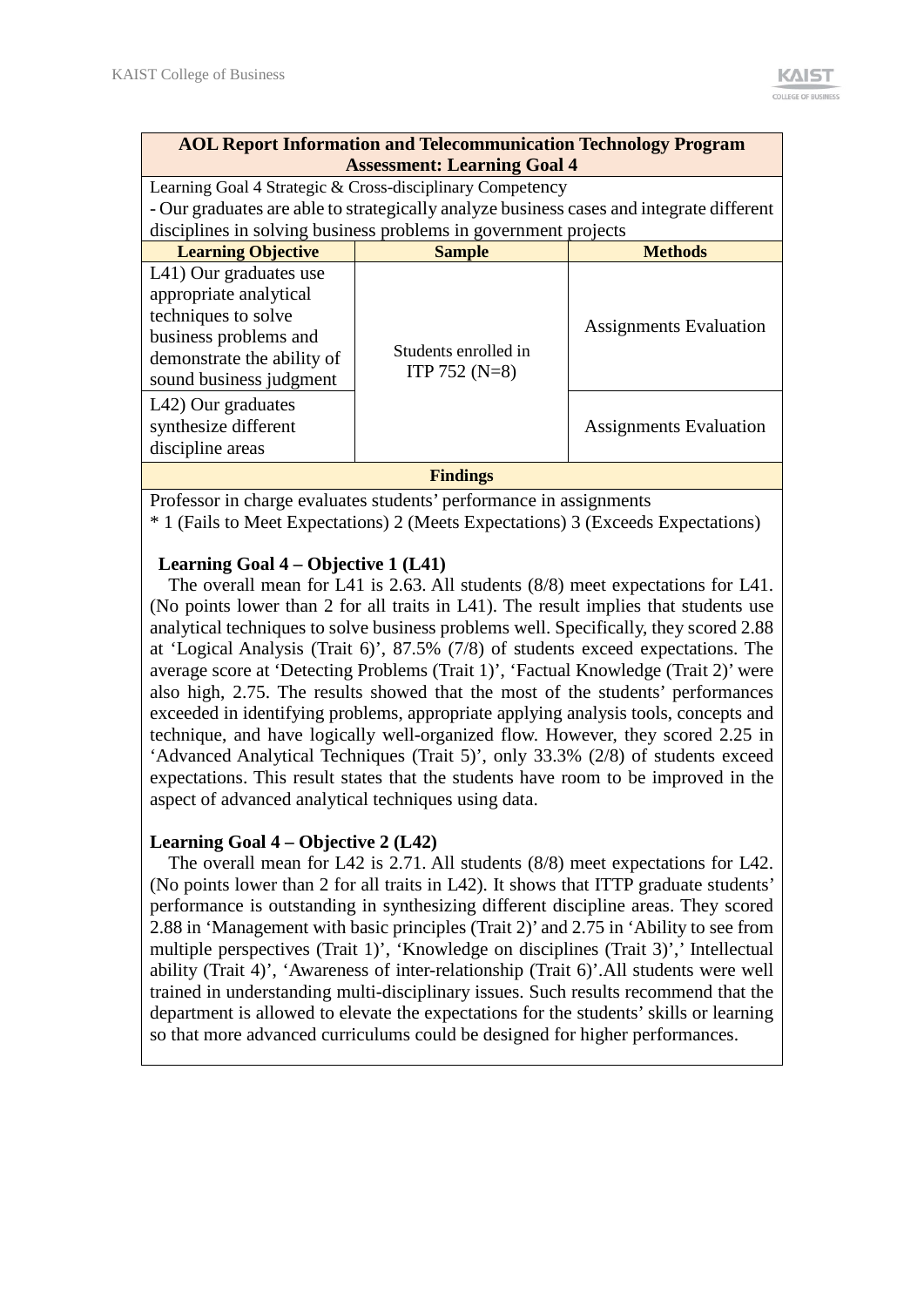

## **Data Analysis and Results**

| Assessment Learning Goal 1 (L1): ITP 620_Introduction to IT Technology Management / Policy in Korea (L11)<br>& ITP500 Korean conversation(L12) |                                                                                           |                                                                                                                                                                                       |                |                |  |  |  |
|------------------------------------------------------------------------------------------------------------------------------------------------|-------------------------------------------------------------------------------------------|---------------------------------------------------------------------------------------------------------------------------------------------------------------------------------------|----------------|----------------|--|--|--|
|                                                                                                                                                | Global Understanding - Our graduates learn to view the world in various aspects<br>$L1$ : |                                                                                                                                                                                       |                |                |  |  |  |
| <b>Learning Goal</b>                                                                                                                           |                                                                                           | L11:Our graduates understand global business issues and relate current and potential upcoming issues to emerging<br>technology development in their country                           |                |                |  |  |  |
| <b>Traits</b>                                                                                                                                  | <b>T1. Ability to understand</b><br>global issues                                         | <b>T3. Ability to apply</b><br><b>T2. Ability to analyze</b><br><b>T4. Ability to understand</b><br>analysis to global business<br>cultural differences<br>global issues<br>situation |                |                |  |  |  |
| <b>Students</b>                                                                                                                                | 20                                                                                        | 20                                                                                                                                                                                    | 20             | 20             |  |  |  |
| 1                                                                                                                                              | 3                                                                                         | 3                                                                                                                                                                                     | 2              | 3              |  |  |  |
| $\overline{2}$                                                                                                                                 | 3                                                                                         | $\mathfrak{Z}$                                                                                                                                                                        | $\overline{2}$ | 3              |  |  |  |
| 3                                                                                                                                              | 3                                                                                         | 3                                                                                                                                                                                     | 3              | 3              |  |  |  |
| 4                                                                                                                                              | 3                                                                                         | $\mathfrak{Z}$                                                                                                                                                                        | $\mathbf{2}$   | 3              |  |  |  |
| 5                                                                                                                                              | 3                                                                                         | 3                                                                                                                                                                                     | 2              | 3              |  |  |  |
| 6                                                                                                                                              | 3                                                                                         | 3                                                                                                                                                                                     | $\overline{2}$ | 3              |  |  |  |
| 7                                                                                                                                              | 3                                                                                         | 3                                                                                                                                                                                     | $\overline{2}$ | $\overline{2}$ |  |  |  |
| 8                                                                                                                                              | 3                                                                                         | 3                                                                                                                                                                                     | $\overline{2}$ | $\overline{2}$ |  |  |  |
| 9                                                                                                                                              | 3                                                                                         | $\mathfrak{Z}$                                                                                                                                                                        | $\overline{2}$ | 3              |  |  |  |
| 10                                                                                                                                             | 3                                                                                         | 3                                                                                                                                                                                     | $\overline{2}$ | 3              |  |  |  |
| 11                                                                                                                                             | 3                                                                                         | $\mathfrak{Z}$                                                                                                                                                                        | 3              | 3              |  |  |  |
| 12                                                                                                                                             | 3                                                                                         | $\mathfrak{Z}$                                                                                                                                                                        | $\overline{3}$ | 3              |  |  |  |
| 13                                                                                                                                             | 3                                                                                         | 3                                                                                                                                                                                     | $\overline{2}$ | $\overline{3}$ |  |  |  |
| 14                                                                                                                                             | 3                                                                                         | $\mathfrak{Z}$                                                                                                                                                                        | $\overline{2}$ | $\overline{2}$ |  |  |  |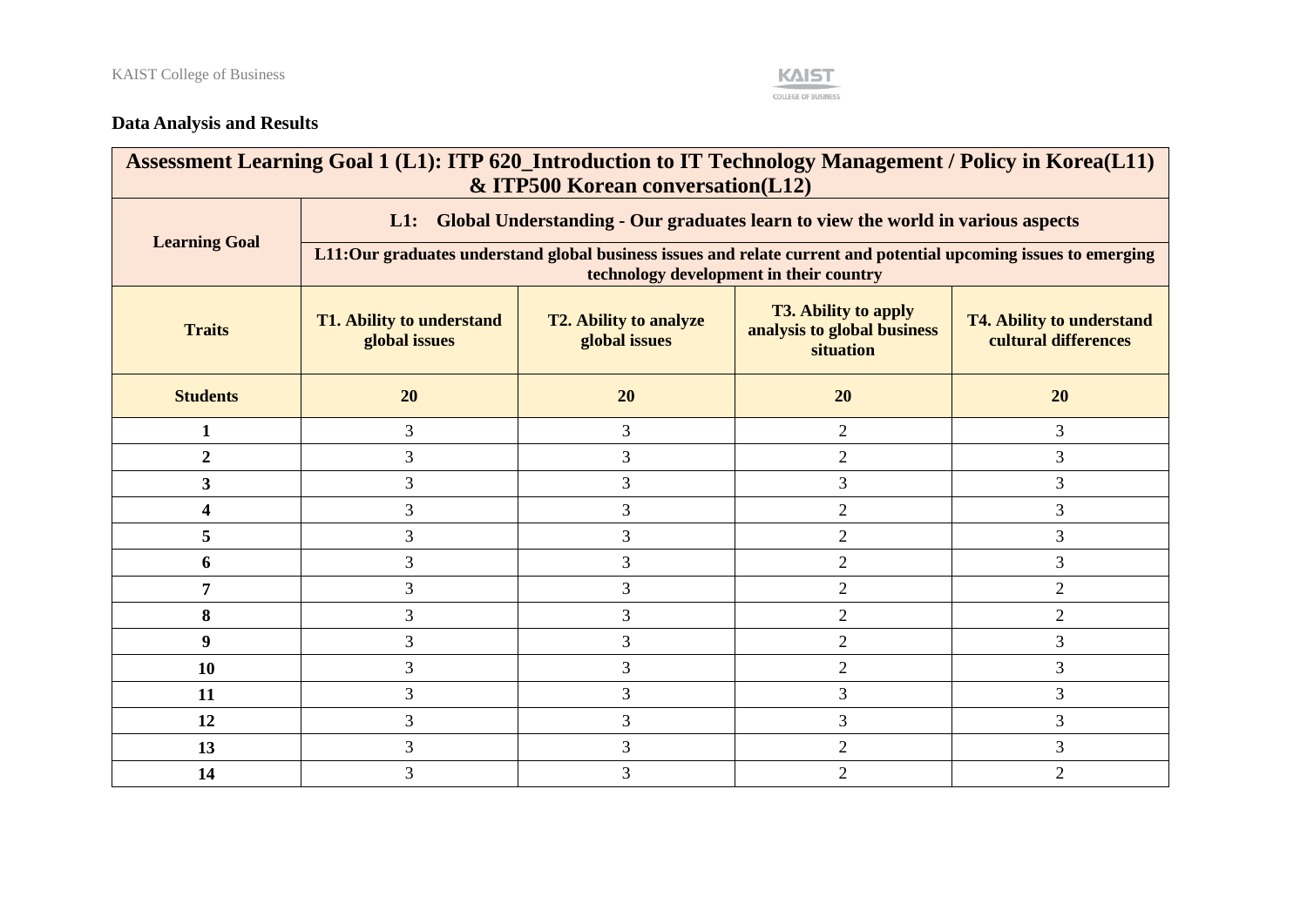KAIST College of Business



| 15                   |          |          | ⌒        |       |
|----------------------|----------|----------|----------|-------|
| 16                   |          |          | ⌒        |       |
| 17                   |          |          |          |       |
| 18                   |          |          |          |       |
| 19                   |          |          |          |       |
| 20                   |          |          | ◠        |       |
| # of 3 point         | 20       | 19       |          | 16    |
| # of 2 point         |          |          | 16       |       |
| # of 1 point         | $\bf{0}$ | $\bf{0}$ | $\bf{0}$ |       |
| <b>Total Score</b>   | 60       | 59       | 44       | 56    |
| <b>Average</b>       | 3.000    | 2.950    | 2.200    | 2.800 |
| <b>Total Average</b> | 2.738    |          |          |       |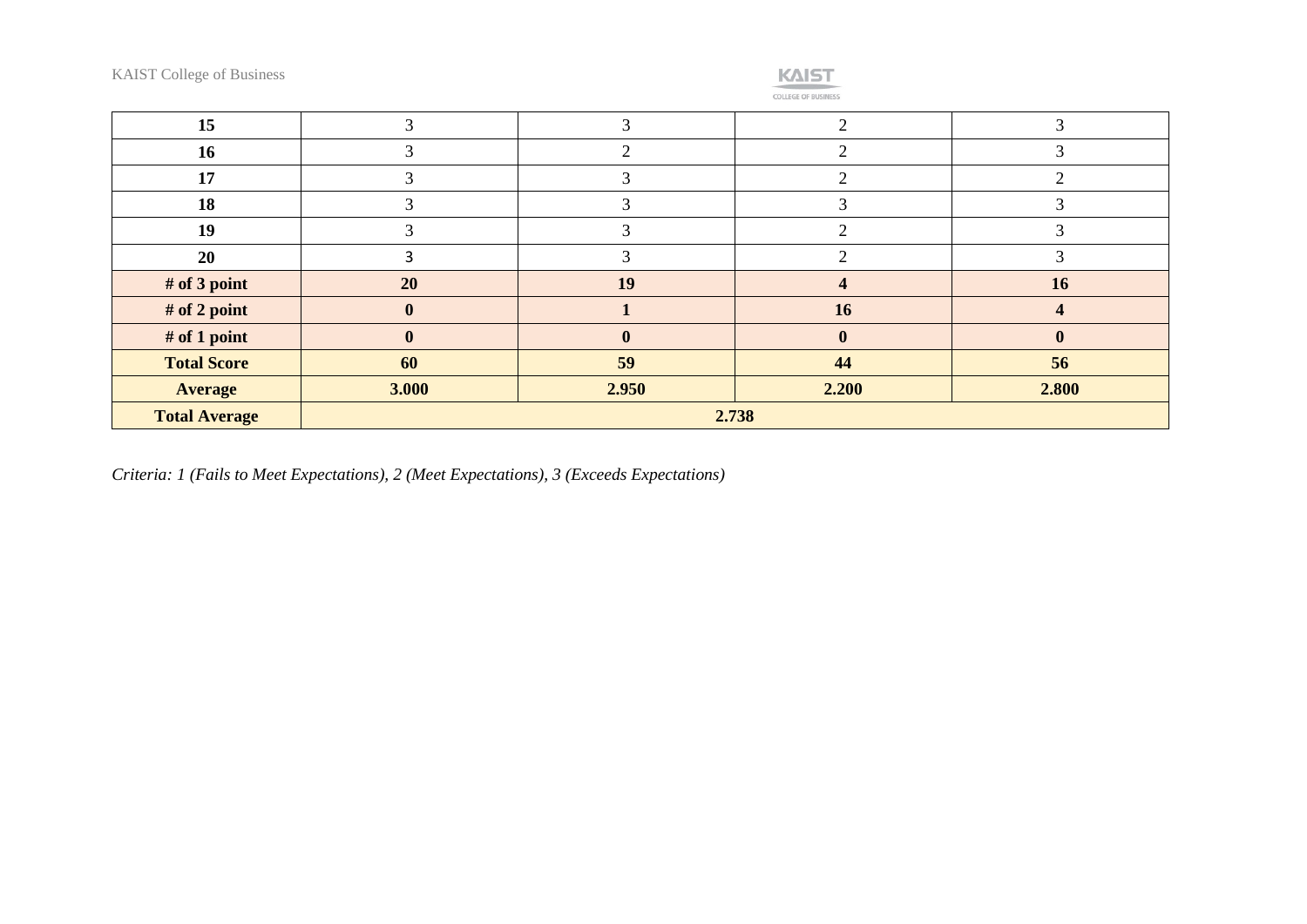

| Assessment Learning Goal 1 (L1): ITP 620_Introduction to IT Technology Management / Policy in Korea(L11)<br>& ITP500 Korean conversation(L12) |                                                                                                                                                                                                                                                |                |                |  |  |
|-----------------------------------------------------------------------------------------------------------------------------------------------|------------------------------------------------------------------------------------------------------------------------------------------------------------------------------------------------------------------------------------------------|----------------|----------------|--|--|
| <b>Learning Goal</b>                                                                                                                          | L1: Global Understanding - Our graduates learn to view the world in various aspects<br>L12: Our graduates have multi-cultural understanding to make new global relations and actively cooperate with<br>various people from all over the world |                |                |  |  |
| <b>Traits</b>                                                                                                                                 | <b>T1. Understanding of global</b><br><b>T2. Global manners</b><br><b>T3. Communication</b><br>relations                                                                                                                                       |                |                |  |  |
| <b>Students</b>                                                                                                                               | 23                                                                                                                                                                                                                                             | 23             | 23             |  |  |
| 1                                                                                                                                             | 3                                                                                                                                                                                                                                              | 3              | 3              |  |  |
| $\overline{2}$                                                                                                                                | 3                                                                                                                                                                                                                                              | 3              | $\overline{2}$ |  |  |
| $\mathbf{3}$                                                                                                                                  | 3                                                                                                                                                                                                                                              | 3              | 3              |  |  |
| 4                                                                                                                                             | 3                                                                                                                                                                                                                                              | 3              | 3              |  |  |
| 5                                                                                                                                             | 3                                                                                                                                                                                                                                              | 3              | 3              |  |  |
| 6                                                                                                                                             | 3                                                                                                                                                                                                                                              | 3              | 3              |  |  |
| 7                                                                                                                                             |                                                                                                                                                                                                                                                |                |                |  |  |
| 8                                                                                                                                             | 3                                                                                                                                                                                                                                              | 3              | 3              |  |  |
| 9                                                                                                                                             | $\overline{2}$                                                                                                                                                                                                                                 | $\overline{2}$ | $\overline{2}$ |  |  |
| 10                                                                                                                                            | 3                                                                                                                                                                                                                                              | 3              | 3              |  |  |
| 11                                                                                                                                            | $\overline{2}$                                                                                                                                                                                                                                 | $\overline{2}$ | $\overline{2}$ |  |  |
| 12                                                                                                                                            |                                                                                                                                                                                                                                                |                |                |  |  |
| 13                                                                                                                                            | $\overline{2}$                                                                                                                                                                                                                                 | $\overline{2}$ | $\overline{2}$ |  |  |
| 14                                                                                                                                            | 3                                                                                                                                                                                                                                              | 3              | 3              |  |  |
| 15                                                                                                                                            | 3                                                                                                                                                                                                                                              | 3              | 3              |  |  |
| 16                                                                                                                                            | 3                                                                                                                                                                                                                                              | 3              | 3              |  |  |
| 17                                                                                                                                            | 3                                                                                                                                                                                                                                              | 3              | 3              |  |  |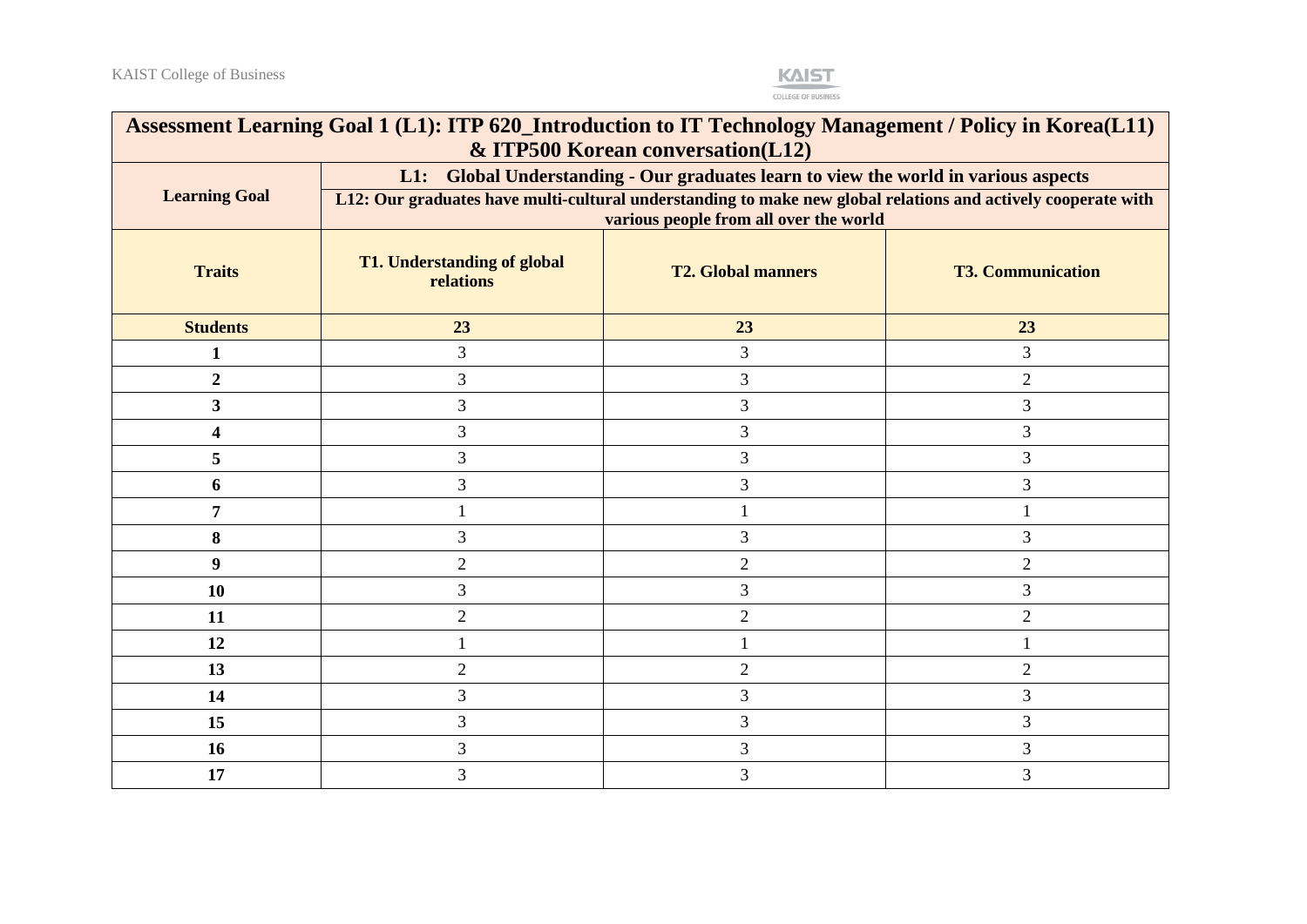KAIST College of Business

## **KAIST**

COLLEGE OF BUSINESS

| 18                   | 3                       | 3                       | 3                       |
|----------------------|-------------------------|-------------------------|-------------------------|
| 19                   | 3                       | 3                       | 3                       |
| 20                   | 3                       | 3                       | 3                       |
| 21                   | 3                       | 3                       | 3                       |
| 22                   | 3                       | 3                       | 3                       |
| 23                   |                         |                         |                         |
| # of 3 point         | 17                      | 17                      | 16                      |
| # of 2 point         | $\overline{\mathbf{3}}$ | $\overline{\mathbf{3}}$ | $\overline{\mathbf{4}}$ |
| # of 1 point         | 3                       | $\overline{\mathbf{3}}$ | 3                       |
| <b>Total Score</b>   | 60                      | 60                      | 59                      |
| <b>Average</b>       | 2.609                   | 2.609                   | 2.565                   |
| <b>Total Average</b> |                         | 2.594                   |                         |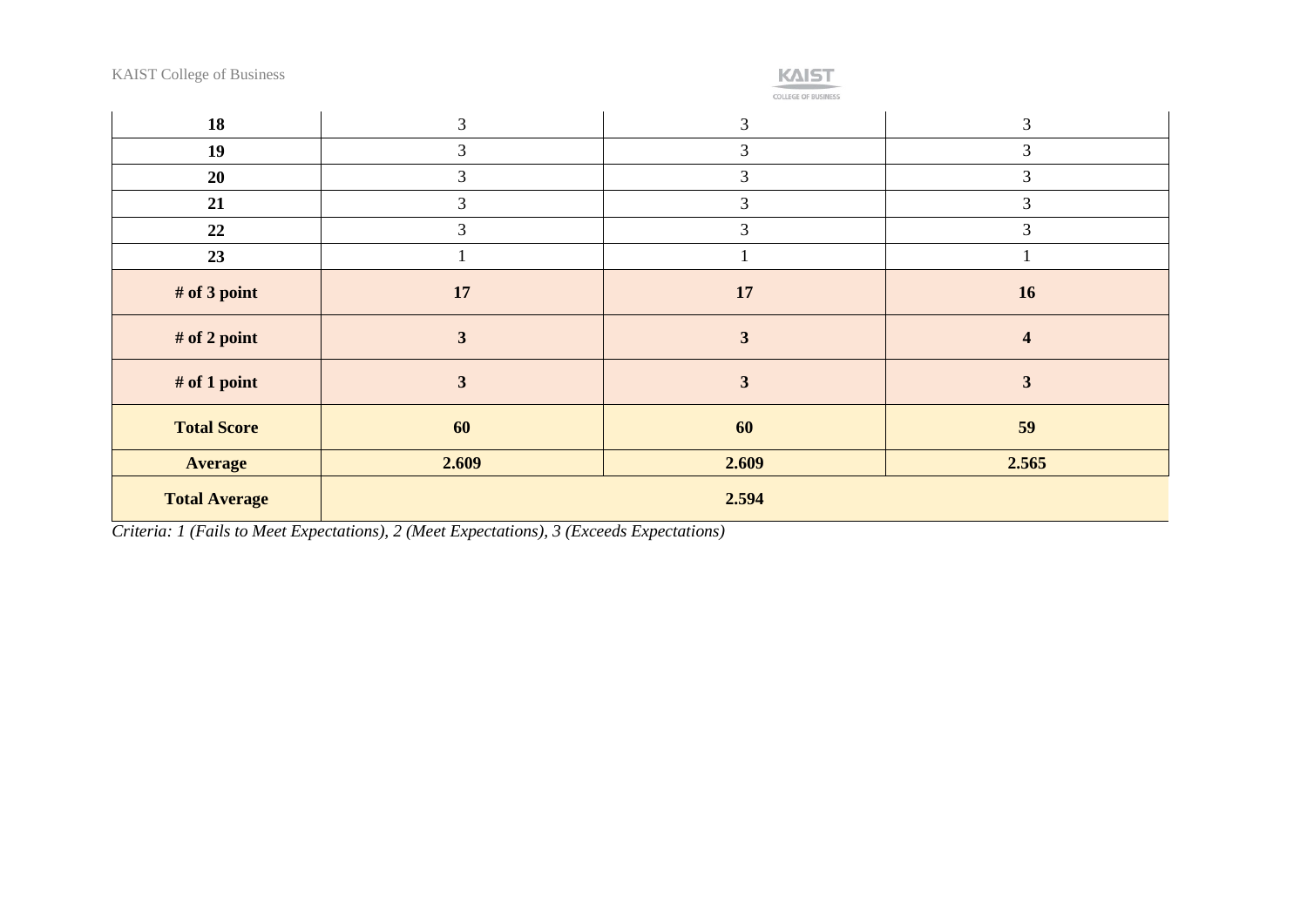

| Assessment Learning Goal 2 (L2): ITP751_Internet Business and Management |                                                                                                                                                                                             |                                                                                                                       |                                |                |                |  |
|--------------------------------------------------------------------------|---------------------------------------------------------------------------------------------------------------------------------------------------------------------------------------------|-----------------------------------------------------------------------------------------------------------------------|--------------------------------|----------------|----------------|--|
| <b>Learning Goal</b>                                                     | L2: Leadership and Innovation Management - Our graduates use team building and high-performance<br>management behaviors to lead a governmental task successfully in competitive environment |                                                                                                                       |                                |                |                |  |
|                                                                          |                                                                                                                                                                                             | L21:Our graduates have high-performance leadership skill for effectively managing members in their government to deal | with organizational challenges |                |                |  |
| <b>Traits</b>                                                            | <b>T3. Conflict</b><br><b>T4. Ability to focus on</b><br><b>T1. Confidence</b><br><b>T2. Interpersonal skill</b><br><b>T5. Multitasking</b><br>management and<br>goals<br>problem solving   |                                                                                                                       |                                |                |                |  |
| <b>Students</b>                                                          | 6                                                                                                                                                                                           | 6                                                                                                                     | 6                              | 6              | 6              |  |
| $\mathbf{1}$                                                             | 3                                                                                                                                                                                           | 3                                                                                                                     | $\overline{2}$                 | 3              | $\overline{2}$ |  |
| $\overline{2}$                                                           | 3                                                                                                                                                                                           | 3                                                                                                                     | $\overline{2}$                 | 3              | $\overline{3}$ |  |
| 3                                                                        | 3                                                                                                                                                                                           | 3                                                                                                                     | $\overline{2}$                 | 3              | $\overline{2}$ |  |
| $\overline{\mathbf{4}}$                                                  | $\overline{2}$                                                                                                                                                                              | $\overline{3}$                                                                                                        | 3                              | $\overline{2}$ | $\overline{2}$ |  |
| 5                                                                        | $\overline{2}$                                                                                                                                                                              | $\overline{2}$                                                                                                        | $\overline{2}$                 | $\overline{2}$ | $\overline{2}$ |  |
| 6                                                                        | 3                                                                                                                                                                                           | $\overline{3}$                                                                                                        | $\overline{2}$                 | $\overline{2}$ | $\overline{2}$ |  |
| # of 3 point                                                             | 4                                                                                                                                                                                           | 5                                                                                                                     | 1                              | 3              | 1              |  |
| # of 2 point                                                             | $\overline{2}$                                                                                                                                                                              | $\mathbf{1}$                                                                                                          | 5                              | $\overline{3}$ | 5              |  |
| $#$ of 1 point                                                           | $\bf{0}$                                                                                                                                                                                    | $\bf{0}$                                                                                                              | $\boldsymbol{0}$               | $\bf{0}$       | $\mathbf{0}$   |  |
| <b>Total Score</b>                                                       | 16                                                                                                                                                                                          | 17                                                                                                                    | 13                             | 15             | 13             |  |
| <b>Average</b>                                                           | 2.667                                                                                                                                                                                       | 2.833                                                                                                                 | 2.167                          | 2.500          | 2.167          |  |
| <b>Total Average</b>                                                     | 2.467                                                                                                                                                                                       |                                                                                                                       |                                |                |                |  |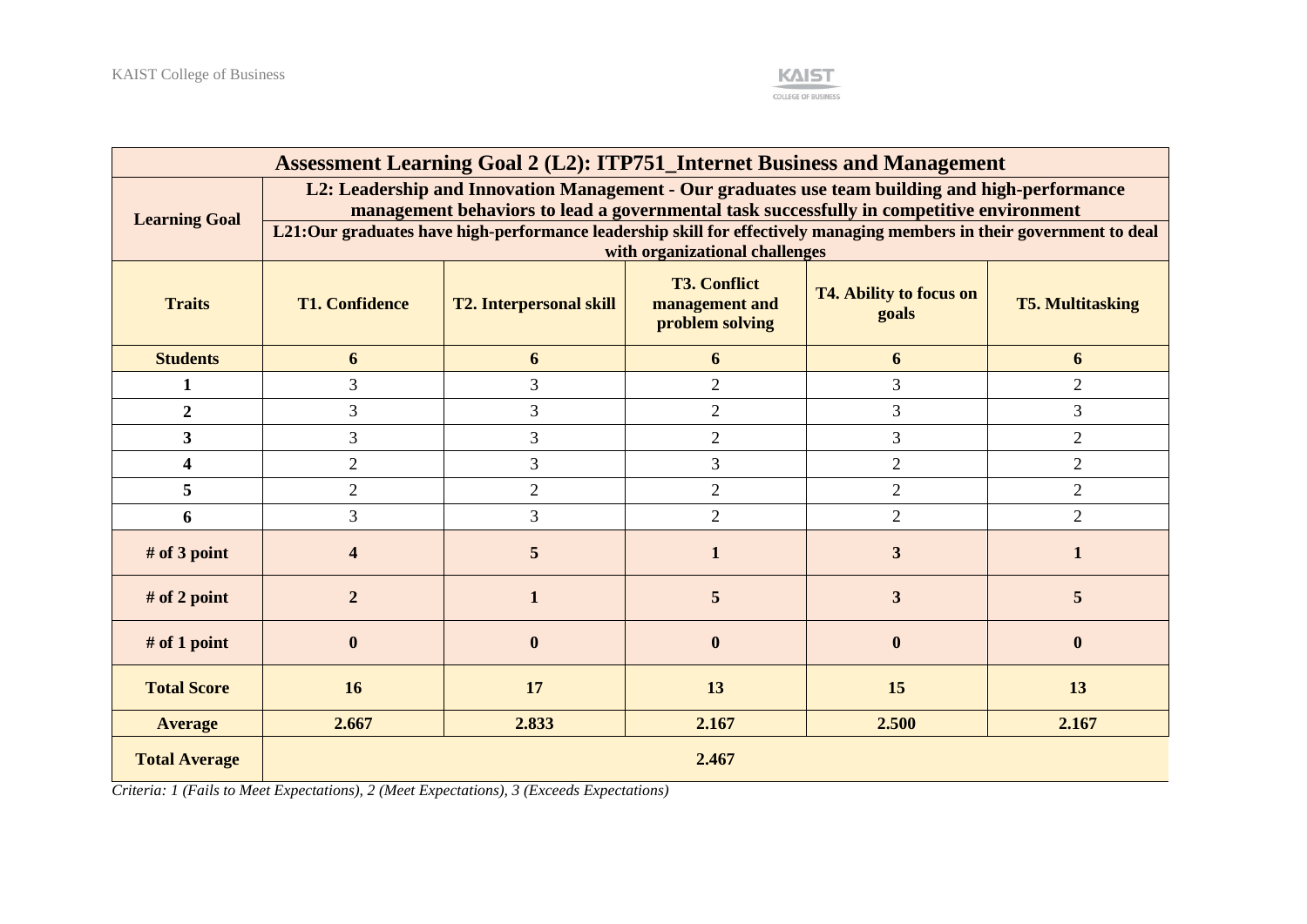

| Assessment Learning Goal 2 (L2): ITP751_Internet Business and Management |                                                                                                                                                                                                                                                                                                                                                                                                        |                |                |                  |  |  |
|--------------------------------------------------------------------------|--------------------------------------------------------------------------------------------------------------------------------------------------------------------------------------------------------------------------------------------------------------------------------------------------------------------------------------------------------------------------------------------------------|----------------|----------------|------------------|--|--|
| <b>Learning Goal</b>                                                     | L2: Leadership and Innovation Management - Our graduates use team building and high-performance<br>management behaviors to lead a governmental task successfully in competitive environment<br>L22: Our graduates have thorough understanding of fundamental theories in innovation studies and are able to<br>understand the mechanism of innovation management in technology and government projects |                |                |                  |  |  |
| <b>Traits</b>                                                            | <b>T4. Knowledge level of</b><br><b>T3. Properly using</b><br>T1. 1. Understanding of<br>current events in one's own<br><b>T2. Applying theories</b><br>theories<br>appropriate research tools<br>research area                                                                                                                                                                                        |                |                |                  |  |  |
| <b>Students</b>                                                          | 6                                                                                                                                                                                                                                                                                                                                                                                                      | 6              | 6              | 6                |  |  |
|                                                                          |                                                                                                                                                                                                                                                                                                                                                                                                        |                | $\overline{2}$ | $\overline{2}$   |  |  |
| $\mathfrak{D}$                                                           |                                                                                                                                                                                                                                                                                                                                                                                                        |                | 3              | 3                |  |  |
| 3                                                                        | 3                                                                                                                                                                                                                                                                                                                                                                                                      | $\overline{2}$ | $\overline{2}$ | $\overline{2}$   |  |  |
|                                                                          | $\overline{2}$                                                                                                                                                                                                                                                                                                                                                                                         | $\overline{2}$ | $\overline{2}$ | $\overline{2}$   |  |  |
| 5                                                                        | $\overline{2}$                                                                                                                                                                                                                                                                                                                                                                                         | $\overline{2}$ | $\overline{2}$ | $\overline{2}$   |  |  |
|                                                                          | $\mathfrak{D}$                                                                                                                                                                                                                                                                                                                                                                                         | $\overline{2}$ | $\overline{2}$ | $\mathfrak{D}$   |  |  |
| $#$ of 3 point                                                           | $\overline{3}$                                                                                                                                                                                                                                                                                                                                                                                         | $\overline{2}$ |                |                  |  |  |
| $#$ of 2 point                                                           | 3                                                                                                                                                                                                                                                                                                                                                                                                      |                | 5              | 5                |  |  |
| $#$ of 1 point                                                           | $\bf{0}$                                                                                                                                                                                                                                                                                                                                                                                               | $\mathbf{0}$   | $\mathbf{0}$   | $\boldsymbol{0}$ |  |  |
| <b>Total Score</b>                                                       | 15<br>14<br>13<br>13                                                                                                                                                                                                                                                                                                                                                                                   |                |                |                  |  |  |
| <b>Average</b>                                                           | 2.333<br>2.167<br>2.500<br>2.167                                                                                                                                                                                                                                                                                                                                                                       |                |                |                  |  |  |
| <b>Total Average</b>                                                     | 2.292                                                                                                                                                                                                                                                                                                                                                                                                  |                |                |                  |  |  |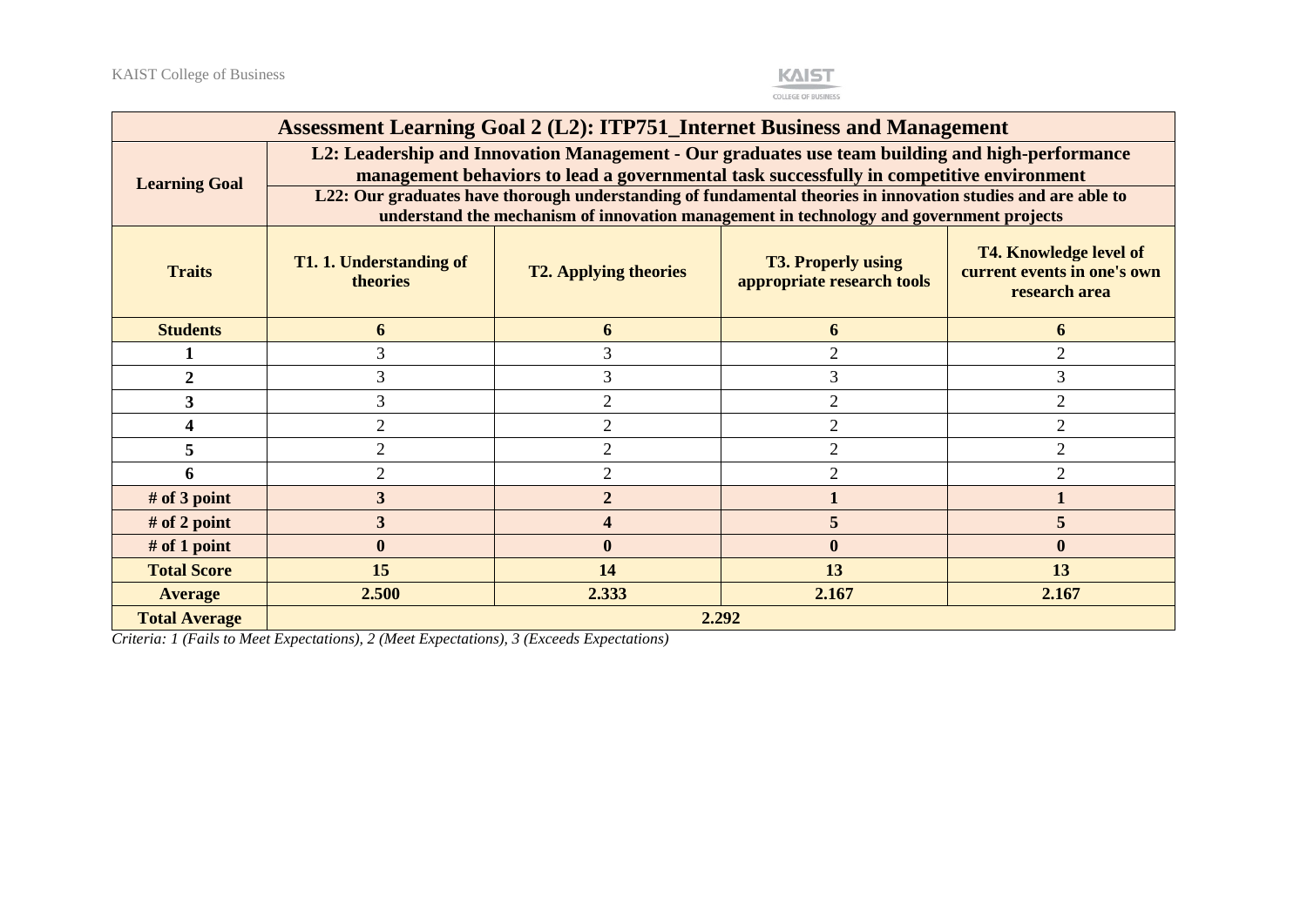

| <b>Assessment Learning Goal 3 (L3): ITP755_Digital Convergence Strategy</b>                                                                    |                                                                                           |                                                                             |                                                                                             |                                                                    |  |
|------------------------------------------------------------------------------------------------------------------------------------------------|-------------------------------------------------------------------------------------------|-----------------------------------------------------------------------------|---------------------------------------------------------------------------------------------|--------------------------------------------------------------------|--|
| L3: Domain Expertise in IT Management<br>- Our graduates develop professional knowledge and exhibit professional competencies in IT management |                                                                                           |                                                                             |                                                                                             |                                                                    |  |
| <b>Learning Goal</b>                                                                                                                           | L31: Our graduates build specific knowledge of IT<br>management and understand key issues |                                                                             | L32: Our graduates apply domain expertise to various<br>business problems in IT management. |                                                                    |  |
| <b>Traits</b>                                                                                                                                  | <b>T1. Knowledge on IT</b><br><b>industries</b>                                           | <b>T2. Understanding of the</b><br>key issues of IT business<br>environment | <b>T1. Application of</b> IT<br>industry knowledge to<br>specific problems                  | <b>T2. Solution</b><br>recommendation using<br>structured approach |  |
| <b>Students</b>                                                                                                                                | 5                                                                                         | 5                                                                           | 5                                                                                           | 5                                                                  |  |
|                                                                                                                                                | 3                                                                                         | 3                                                                           | 3                                                                                           | 3                                                                  |  |
| $\boldsymbol{2}$                                                                                                                               | 3                                                                                         | 3                                                                           | 3                                                                                           | 3                                                                  |  |
| $\overline{\mathbf{3}}$                                                                                                                        | 3                                                                                         | 3                                                                           | 3                                                                                           | $\overline{2}$                                                     |  |
| 4                                                                                                                                              | 3                                                                                         | $\overline{2}$                                                              | $\overline{2}$                                                                              | $\overline{2}$                                                     |  |
| 5                                                                                                                                              | 3                                                                                         | $\overline{2}$                                                              | $\overline{2}$                                                                              | $\overline{2}$                                                     |  |
| # of 3 point                                                                                                                                   | 5                                                                                         | 3                                                                           | $\overline{\mathbf{3}}$                                                                     | $\overline{2}$                                                     |  |
| # of 2 point                                                                                                                                   | $\boldsymbol{0}$                                                                          | $\overline{2}$                                                              | $\overline{2}$                                                                              | $\mathbf{3}$                                                       |  |
| # of 1 point                                                                                                                                   | $\bf{0}$                                                                                  | $\boldsymbol{0}$                                                            | $\boldsymbol{0}$                                                                            | $\boldsymbol{0}$                                                   |  |
| <b>Total Score</b>                                                                                                                             | 15<br>13<br>13<br>12                                                                      |                                                                             |                                                                                             |                                                                    |  |
| <b>Average</b>                                                                                                                                 | 3.000                                                                                     | 2.600                                                                       | 2.600                                                                                       | 2.400                                                              |  |
| <b>Total Average</b>                                                                                                                           | 2.800<br>2.500                                                                            |                                                                             |                                                                                             |                                                                    |  |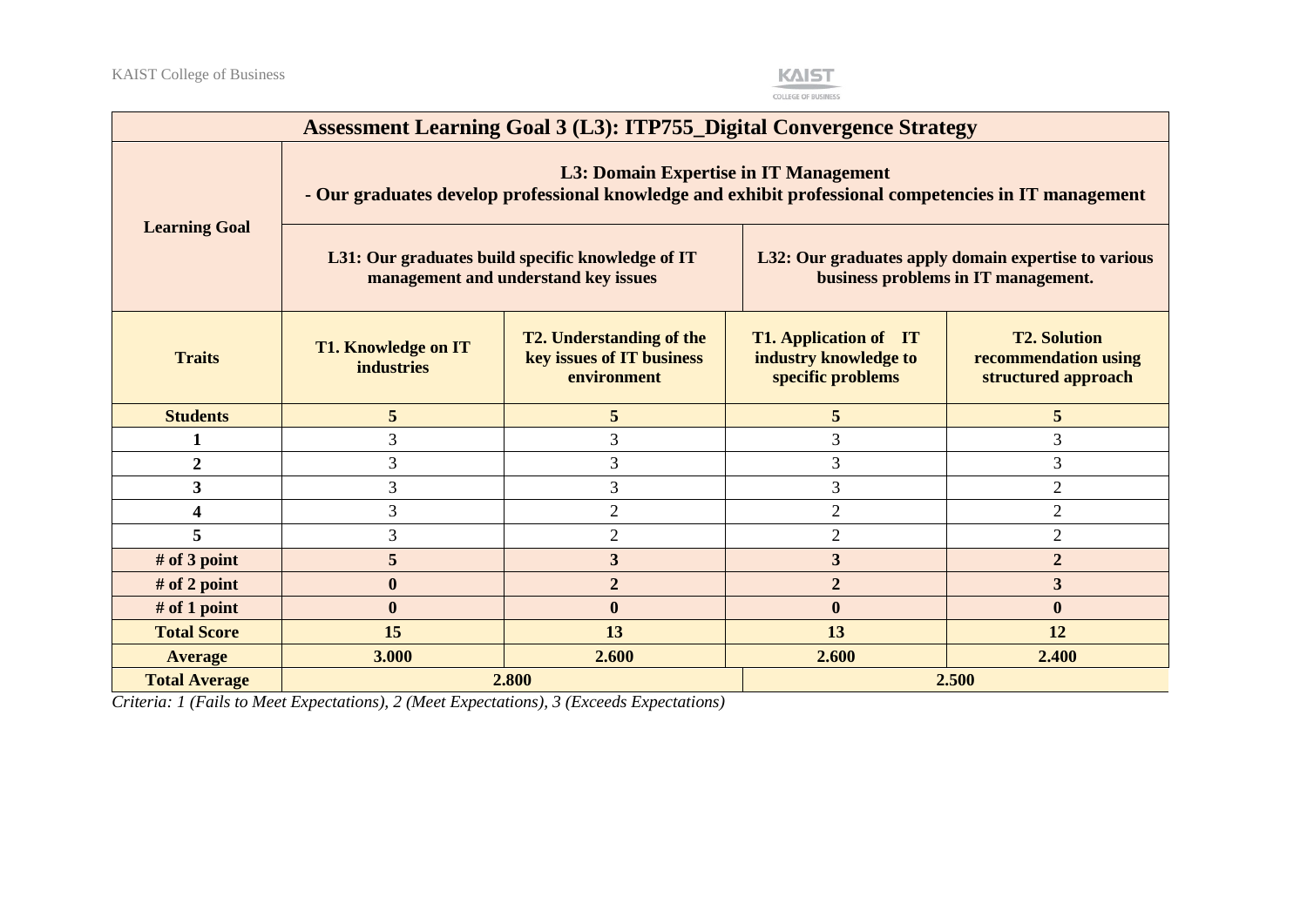

| Assessment Learning Goal 4 (L4): ITP752_Financial and Accounting Management in IT Industry |                                                                                                                                                                                                           |                                |                                                     |                                                        |                                                 |                                       |                                 |  |  |  |  |
|--------------------------------------------------------------------------------------------|-----------------------------------------------------------------------------------------------------------------------------------------------------------------------------------------------------------|--------------------------------|-----------------------------------------------------|--------------------------------------------------------|-------------------------------------------------|---------------------------------------|---------------------------------|--|--|--|--|
| <b>Learning</b>                                                                            | L4: Strategic & Cross-disciplinary Competency - Our graduates are able to strategically analyze business cases and<br>integrate different disciplines in solving business problems in government projects |                                |                                                     |                                                        |                                                 |                                       |                                 |  |  |  |  |
| Goal                                                                                       | L41: Our graduates use appropriate analytical techniques to solve business problems and demonstrate the ability of sound<br>business judgment.                                                            |                                |                                                     |                                                        |                                                 |                                       |                                 |  |  |  |  |
| <b>Traits</b>                                                                              | <b>T1. Detecting</b><br>problems                                                                                                                                                                          | <b>T2.Factual</b><br>knowledge | <b>T3.Applying</b><br>strategic<br>analytical tools | <b>T4. Qualitative</b><br>and quantitative<br>analysis | <b>T5. Advanced</b><br>analytical<br>techniques | <b>T6. Logical</b><br><b>Analysis</b> | <b>T7. Business</b><br>judgment |  |  |  |  |
| <b>Students</b>                                                                            | 8                                                                                                                                                                                                         | 8                              | 8                                                   | 8                                                      | 8                                               | 8                                     | 8                               |  |  |  |  |
| 1                                                                                          | 3                                                                                                                                                                                                         | 3                              | 3                                                   | 3                                                      | 3                                               | 3                                     | 3                               |  |  |  |  |
| $\overline{2}$                                                                             | $\overline{2}$                                                                                                                                                                                            | $\overline{2}$                 | 3                                                   | 3                                                      | $\mathbf{2}$                                    | 3                                     | $\overline{2}$                  |  |  |  |  |
| 3                                                                                          | 3                                                                                                                                                                                                         | 3                              | 3                                                   | $\overline{2}$                                         | $\overline{2}$                                  | 3                                     | 3                               |  |  |  |  |
| $\overline{\mathbf{4}}$                                                                    | 3                                                                                                                                                                                                         | 3                              | 3                                                   | 3                                                      | $\overline{3}$                                  | 3                                     | 3                               |  |  |  |  |
| 5                                                                                          | 3                                                                                                                                                                                                         | 3                              | $\overline{3}$                                      | 3                                                      | $\overline{2}$                                  | 3                                     | $\overline{2}$                  |  |  |  |  |
| 6                                                                                          | $\overline{2}$                                                                                                                                                                                            | $\overline{2}$                 | $\overline{2}$                                      | 3                                                      | $\overline{2}$                                  | 3                                     | $\overline{2}$                  |  |  |  |  |
| 7                                                                                          | $\overline{2}$                                                                                                                                                                                            | 3                              | $\overline{2}$                                      | $\overline{2}$                                         | $\overline{2}$                                  | $\overline{2}$                        | $\overline{2}$                  |  |  |  |  |
| 8                                                                                          | 3                                                                                                                                                                                                         | 3                              | $\overline{3}$                                      | $\overline{2}$                                         | $\overline{2}$                                  | 3                                     | 3                               |  |  |  |  |
| # of $3$<br>point                                                                          | 5                                                                                                                                                                                                         | 6                              | 6                                                   | 5                                                      | $\overline{2}$                                  | $\overline{7}$                        | 4                               |  |  |  |  |
| # of $2$<br>point                                                                          | 3                                                                                                                                                                                                         | $\overline{2}$                 | $\overline{2}$                                      | 3                                                      | 6                                               | 1                                     | $\boldsymbol{\Delta}$           |  |  |  |  |
| # of $1$<br>point                                                                          | $\mathbf{0}$                                                                                                                                                                                              | $\boldsymbol{0}$               | $\mathbf{0}$                                        | $\mathbf{0}$                                           | $\mathbf{0}$                                    | $\mathbf{0}$                          | $\mathbf{0}$                    |  |  |  |  |
| <b>Total</b><br><b>Score</b>                                                               | 21                                                                                                                                                                                                        | 22                             | 22                                                  | 21                                                     | 18                                              | 23                                    | 20                              |  |  |  |  |
| <b>Average</b>                                                                             | 2.625                                                                                                                                                                                                     | 2.750                          | 2.750                                               | 2.625                                                  | 2.250                                           | 2.875                                 | 2.500                           |  |  |  |  |
| <b>Total</b><br><b>Average</b>                                                             | 2.625                                                                                                                                                                                                     |                                |                                                     |                                                        |                                                 |                                       |                                 |  |  |  |  |